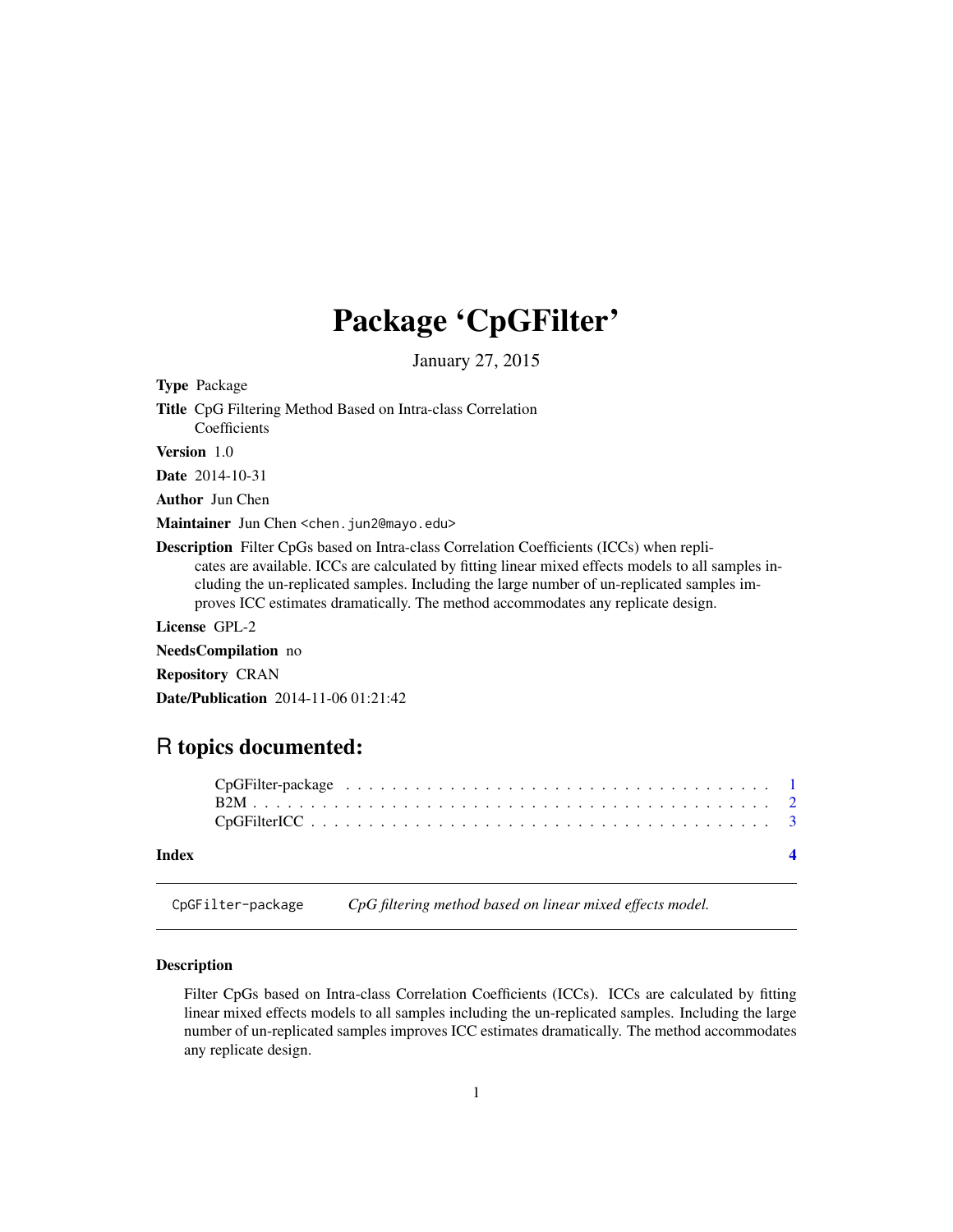#### <span id="page-1-0"></span>Details

| Package: | CpGFilter  |
|----------|------------|
| Type:    | Package    |
| Version: | 1.0        |
| Date:    | 2014-10-31 |
| License: | $GPL-2$    |

#### Author(s)

Jun Chen <chen.jun2@mayo.edu>

#### References

CpGFilter:Model-based CpG probe filtering with replicates for epigenome-wide association studies (2014). Submitted.

#### Examples

```
require(CpGFilter)
rep.design <- c(1:900, 901:910, 901:910, 911:915, 911:915, 911:915, 911:915)
rho <- CpGFilterICC(matrix(rnorm(940*10000), 10000, 940), rep.design, logit=FALSE)
```
#### B2M *Convert CpG Beta value to M value*

#### Description

Convert CpG Beta value to M value

#### Usage

 $B2M(x)$ 

#### Arguments

x Matrix of CpG Beta values

#### Value

Matrix of CpG M values

#### References

CpGFilter:Model-based CpG probe filtering with replicates for epigenome-wide association studies (2014). Submitted.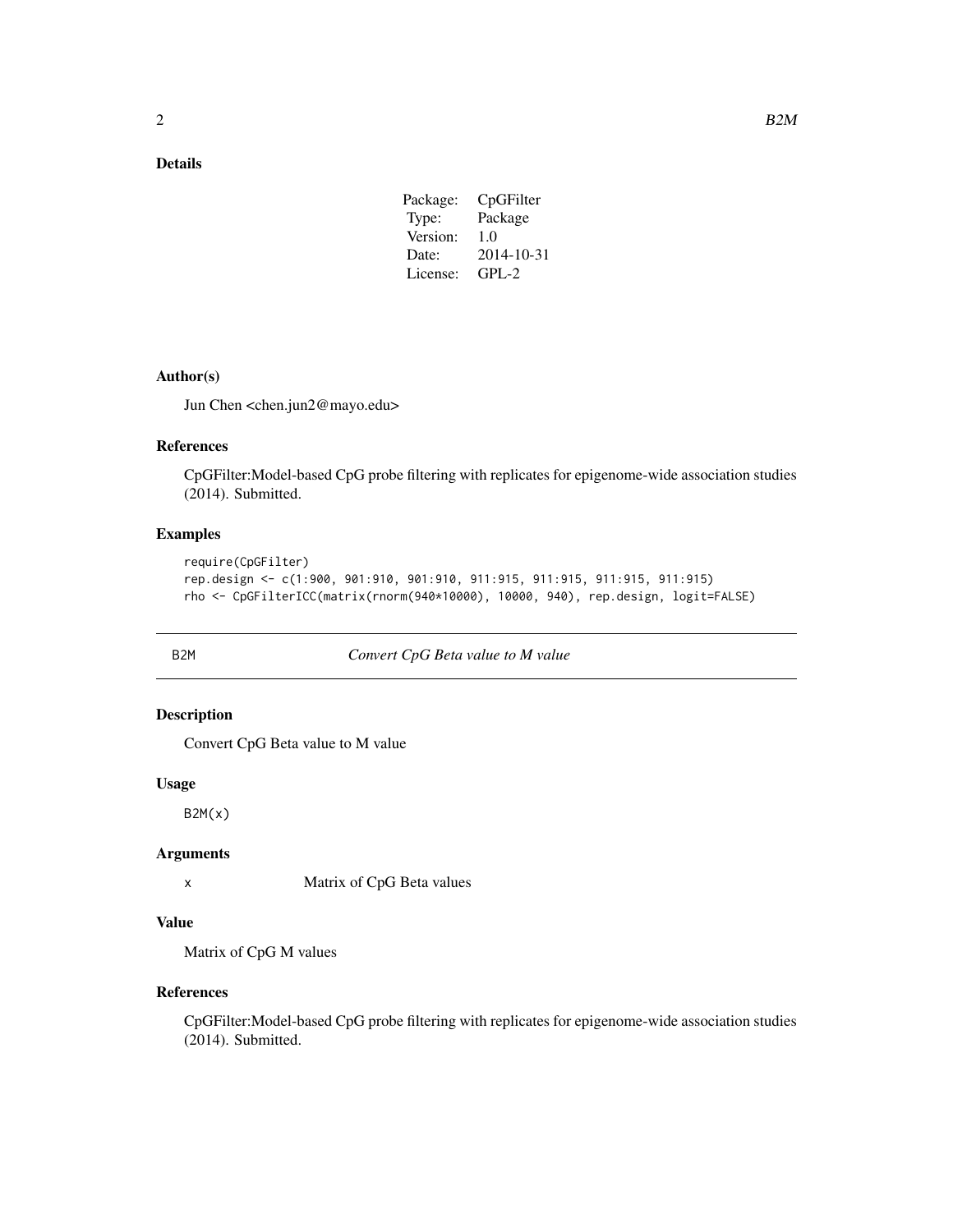#### <span id="page-2-0"></span>Description

Filter CpGs based on Intra-class Correlation Coefficients (ICCs). ICCs are calculated by fitting linear mixed effects models to all samples including the un-replicated samples. Including the large number of un-replicated samples improves ICC estimates dramatically. The method accommodates any replicate design.

#### Usage

```
CpGFilterICC(dat, rep.design, logit.transform = TRUE, verbose = TRUE)
```
#### Arguments

| dat             | a matrix of CpG beta-values, row - CpG, column - sample                                                                                                               |
|-----------------|-----------------------------------------------------------------------------------------------------------------------------------------------------------------------|
| rep.design      | a vector indicating the replicate design, it could be factor, character or numeric<br>vectors. Example - c(1, 2, 3, 4, 4, 4, 5, 5) OR c('S1', 'S2', 'S2', 'S2', 'S1') |
| logit.transform |                                                                                                                                                                       |
|                 | If TRUE, beta-value will be converted into M-value; Default is TRUE.                                                                                                  |
| verbose         | If TRUE, print run information                                                                                                                                        |

#### Value

ICCs for all probes

#### Author(s)

Jun Chen

#### References

CpGFilter:Model-based CpG probe filtering with replicates for epigenome-wide association studies (2014). Submitted.

#### Examples

```
require(CpGFilter)
rep.design <- c(1:900, 901:910, 901:910, 911:915, 911:915, 911:915, 911:915)
rho <- CpGFilterICC(matrix(rnorm(940*10000), 10000, 940), rep.design, logit=FALSE)
```